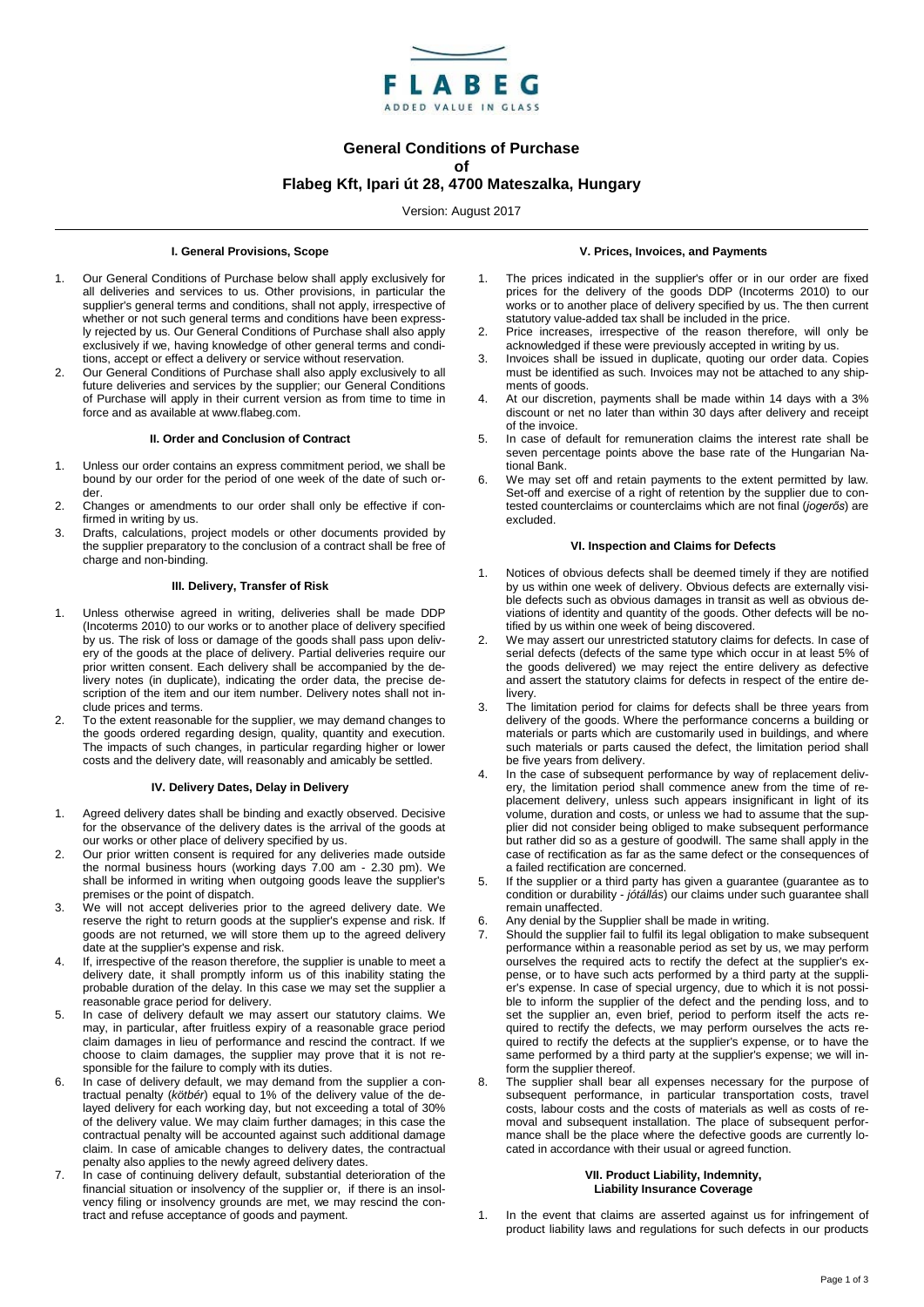that stem from the delivery of defective goods, the supplier shall hold us harmless against such claims to the extent that the damage caused originates from the sphere of responsibility or the organisation of the supplier, and the supplier itself is liable in the external relationship.

- 2. Within the scope of the supplier's liability as set out in Clause VII.1, the supplier shall likewise be obliged to reimburse us for any expenses which we incur in connection with any reasonably required recall activities or other product safety measures conducted by us. The same shall apply if one of our customers is conducting a recall. We will inform the supplier - to the extent possible and reasonable - about the nature and scope of the recall activities or product safety measures to be conducted and give the supplier an opportunity to comment. Any other statutory claims shall remain unaffected.
- 3. The supplier shall maintain product liability insurance coverage of Euro 2.5 million per incidence of personal injury or damage to property - blanket coverage - and present proof thereof; further claims by us shall remain unaffected.

# **VIII. Industrial Property Rights, Licences**

- 1. The supplier is responsible that in connection with its deliveries no third parties' rights be infringed, and shall hold us harmless against any claims by third parties. The supplier's indemnity includes any expenses we incur and any damages we suffer due to or in connection with any claims by third parties.
- 2. The exclusive rights of exploitation and the industrial property rights for any illustrations, drawings, product descriptions and data sheets are hereby transferred to us to the extent they have been generated or made on our behalf. We shall have the exclusive right to the exploitation and use of such results. The supplier may not use such objects outside the scope of the order without our written consent. The supplier may keep them in custody until recalled. The supplier shall mark such objects in a way that our right of ownership is indicated also to third parties.

#### **IX. Reservation of Title, Provision, Tools**

- 1. We will accept reservation of title to the delivered goods if requested by the supplier, provided that such reservation of title shall expire upon payment of the the price for the individual goods delivered, and further provided that we shall be authorised by the supplier to resell, process and rework the delivered goods in the ordinary course of business.
- 2. We reserve title in all items we provide the supplier with. Any processing (*feldolgozás*) or reworking (*átalakítás*) by the supplier shall be performed for us. If the items to which we reserved title are processed together with other items which are not our property, we shall be entitled to either claim the purchase price of such goods or to acquire full title in the new thing by paying to the supplier the consideration for the supplier's work.
- 3. If the items we provided are inseparably commingled (*egyesülés*) with other items which are not our property, we shall acquire joint title in the new thing in the proportion of the value of the items to which we reserved title to the other commingled items at the time of commingling. If the commingling takes place in such a way that the thing of the supplier is considered to be the principal thing, it is hereby agreed that the supplier transfers to us joint title in the new thing in the proportion of the value of our items to the other commingled items; the supplier shall keep the sole title or co-title in custody for us.
- We reserve title in any tools made on our behalf or provided by us. The supplier shall use such tools exclusively for the manufacture of the goods ordered by us and shall mark such tools as our property. The tools shall be returned upon termination of the contract for whatever reason.
- 5. The supplier shall maintain at its costs insurance coverage for our tools against fire, water damage, and theft at replacement value. It shall carry out in due time and at its own costs, any necessary maintenance and inspections. Any incidents shall be promptly notified to us. If the supplier culpably fails to do so, damage claims remain unaffected.

# **X. Confidentiality**

The supplier shall keep confidential all documents, information and data, including samples, drawings and calculations which we, orally or in writing, mark or designate as or presume to be 'confidential' and which are made available to it or of which it gains knowledge on the basis of the co-operation ("**Confidential Information**"). Confidential Information includes, in particular, any knowledge about Flabeg's and our companies' processes and business methods in technological, commercial and other respects, knowledge of data and other information relating to the financial situation and human resources management of Flabeg as well as any information on details of project handling. The supplier shall treat the Confidential Information in the same way as its own confidential information, but at least with the due care of a prudent businessman.

- 2. Any disclosure of Confidential Information to third parties requires our prior written consent. Disclosure of Confidential Information to employees and agents is permitted only to the extent required for the performance of the obligations incumbent on the supplier towards us. The supplier shall also impose the confidentiality undertaking it has entered into on all persons or companies entrusted by the parties with Confidential Information or performance under the contract with us.
- The foregoing obligations shall not apply to information (i) which had been known to the supplier before it received the same from us, (ii) which the supplier developed itself, independently, without recourse to or use of our information, (iii) which the supplier lawfully obtained from third parties who, to the knowledge of the supplier, were not subject to any confidentiality undertaking vis-à-vis ourselves and such third parties, in turn, did not acquire the information through the infringement of protective provisions in favour of us, (iv) which became known to the supplier without violation of these provisions or any other regulations on the protection of our business secrets or are or were publicly known, or (v) which the supplier must disclose based on statutory, official or judicial order. In the case of (v), the supplier shall inform us prior to the disclosure, and shall restrict as far as possible the scope of such disclosure.
- 4. Confidential Information shall remain our property and may be neither copied nor reproduced without our prior written consent unless this is imperative for the performance of the obligations incumbent on the supplier under the contract with us.
- 5. This confidentiality obligation shall survive the termination of the cooperation with the supplier.

# **XI. Compliance, Security Information, Audit Right**

- The supplier shall comply with all applicable statutory provisions, regulatory requirements, judicial decisions and government orders. The supplier shall in a timely manner obtain all required approvals, permits and licenses, particularly those which are required for the sale and delivery of the goods.
- The supplier guarantees that the goods comply with all statutory provisions, regulatory requirements, judicial decisions and government orders applicable to them. In particular, the supplier guarantees that the substances contained in its goods (including packing) comply with the REACH regulation (Registration, Evaluation, Authorisation and Restriction of Chemicals, EC 1907/2006 as amended – "**REACH**") if applicable. In case of emerging problems regarding REACH conformity, the supplier shall inform our REACH representative via email without undue delay, particularly in case that a substance contained in one of the supplier's products lacks registration, or is on the Candidate List of Substances of Very High Concern for Authorisation (SVHC).
- 3. The supplier further guarantees to comply with all applicable anticorruption laws, including (as applicable) the UK Bribery Act 2010 and the U.S. Foreign Corrupt Practices Act (FCPA).
- The supplier shall observe and comply with the ten principles of UN' Global Compact Initiative as available at www.unglobalcompact.org. The supplier shall also observe and comply with the general security regulations of Flabeg Kft. when delivering to or working at our works or another place of delivery specified by us.
- The supplier shall notify us in case it intends to appoint subcontractors with regard to Flabeg's business. The supplier shall select such subcontractors with specific care. The supplier shall use its best efforts to ensure that subcontractors comply with all applicable statutory provisions, regulatory requirements, judicial decisions and government orders.
- 6. The supplier shall keep complete records in relation to the performance of the contract and shall retain such records in accordance with applicable laws but at least for a period of six years.
- 7. At our request the supplier shall inform us of its valid ISO certificates and shall provide us with copies thereof.
- 8. In the event of an infringement of the foregoing obligations of this Clause XI, the supplier shall hold us harmless against any claims by third parties. We may rescind the contract and withhold acceptance of goods and payment in the event of a reasonable suspicion that the supplier, not only insignificantly, has infringed or is likely to infringe the foregoing obligations of this Clause XI, or if not all of the required approvals, permits or licenses have been obtained, and this is not attributable to our fault or responsibility.
- The supplier shall permit us and our third party representatives with confidentiality obligations during normal business hours to enter the supplier's premises and examine its books and records to the extent necessary to verify compliance by the supplier with the foregoing obligations of this Clause XI. We may exercise the foregoing audit right (i) promptly as soon as we reasonably suspect that the supplier has infringed or is likely to infringe the foregoing obligations of this Clause XI, or (ii) otherwise, by giving six weeks' prior notice of such exercise of audit right. Business and trade secrets are excluded from audit; paragraphs containing business and trade secrets may therefore be redacted before documents are made available.